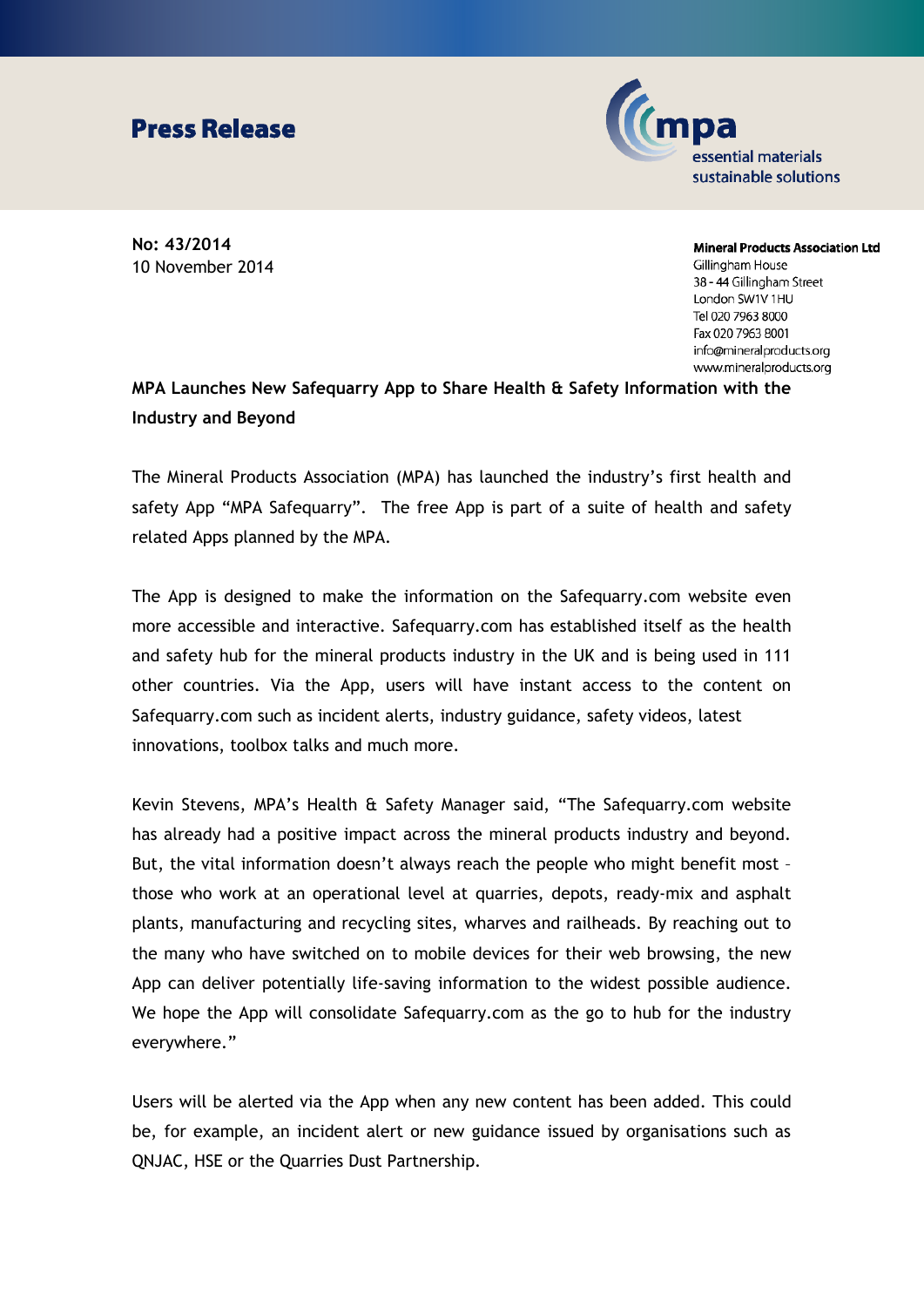An operator, manager or contractor working on-site will be able to download and review relevant guidance, or watch a video highlighting innovative ways in which others have addressed a similar issue.

Nigel Jackson, Chief Executive MPA, said, "Health and safety is the responsibility of everyone working in the industry. I believe that by making health and safety information more accessible, this App will help to empower employees, contractors and suppliers. It will enable them to become more proactive in managing their safety and that of their colleagues**."**

The App is available to download through your Google Play or I Tunes app stores and searching MPA Safequarry, or by scanning the Quick Response Codes on the screen or simply typing the URL address in the search bar. MPA has also produced a short video about the App that is viewable on its YouTube channel [here.](https://www.youtube.com/watch?v=dtDQAVwqYKs&index=24&list=PLXu4cRX3643eu7vMD-Y1UCmGudZoQqjMn)

The MPA Safequarry app can be downloaded using the links and QR codes below: - For Apple:

**[https://itunes.apple.com/us/app/mpasafequarry/id93203595](https://itunes.apple.com/us/app/mpasafequarry/id932035954?ls=1&mt=8) [4?ls=1&mt=8](https://itunes.apple.com/us/app/mpasafequarry/id932035954?ls=1&mt=8)**



- For Android:

**[https://play.google.com/store/apps/details?id=com.app\\_mpa](https://play.google.com/store/apps/details?id=com.app_mpa1234.layout) [1234.layout](https://play.google.com/store/apps/details?id=com.app_mpa1234.layout)**